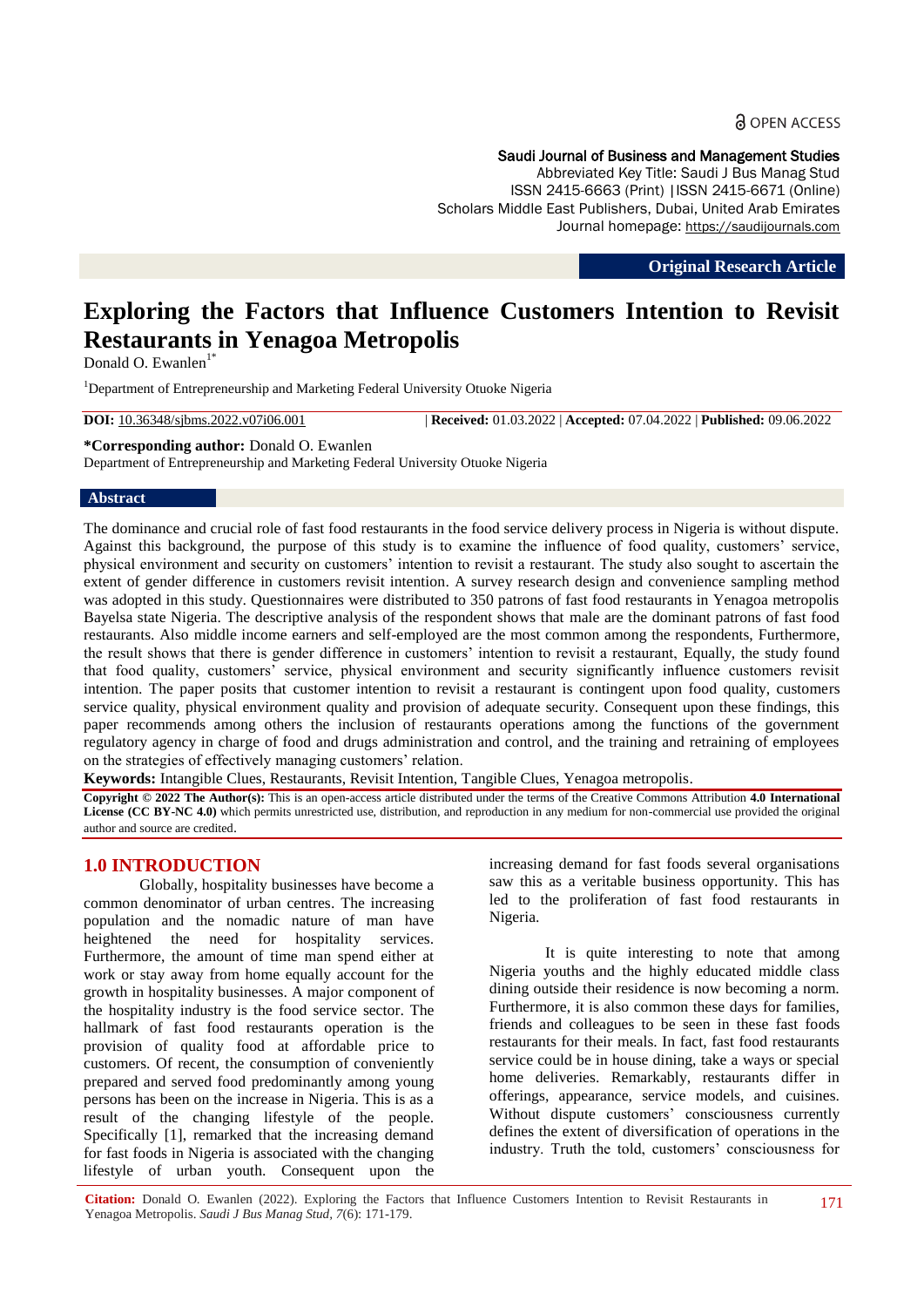quality food, quality service and a secured environment now defines the extent of restaurants operations [2].

It is a proven fact that customer continuous patronage is a vital force that drive business survival. With the number of restaurants increasing daily, the rate of competition is also on the increase. This intensified competition among restaurants operators has led owners to identify and consequently adapt strategies that would confer sustainable competitive advantage on their operations. Consequent upon the importance of restaurants to patrons and the economic importance of fast foods operations to owners, researchers in hospitality marketing have devoted enormous effects at unveiling the underlying reasons for consumers' continuous patronage of restaurants. In particular [3], Nigeria study of restaurants focused on the patronage of franchises to the neglect of locally owned restaurants. This paper attempt to fill this gap. The outcome of this research is expected to be of great benefit to fast food restaurant managers and operators as it will enable them evaluate and mainstream their marketing efforts with the intent of fostering customers revisit intention. The purpose of this study are, to ascertain the extent of gender differences in revisit intention and to examine the roles of food quality, quality of service, physical environment and security on customers revisit intention

## **2.0 LITERATURE REVIEW**

## **2.1 Fast Food Restaurants**

Generally, the food service industry comprise of the full service restaurants, the quick service restaurants, fast food, pubs, clubs and bars. Globally, millions of persons patronise this sector annually. In Nigeria, fast food businesses gained prominence in the mid-1990s [4]. In Nigeria like in every other country, restaurant businesses has become an important sector in the food service industry. Majority of patrons visit these restaurants for pleasure, business meetings dinner while others for family celebrations. Fast food restaurant operates on a quick service orientation. As a result of the differences in operation, and cuisines among others, fast food restaurants has been classified as downscale and upscale [5, 6]. An upscale restaurant are the restaurants that offers expensive products and services intended to appeal to high social class persons. Conversely, downscale restaurants offers not too expensive cuisines and services to middle or low income earners.

Of recent, there has been tremendous growth in the fast food industry. This phenomena growth is as a result of the global changes in consumers taste and the economic situations. The shift in demography also account for the rising patrons of restaurants. This increasing army of customers have led to the establishment of more restaurants in every nock and canneries in major cities in Nigeria. These restaurants are established to prepare and serve food at customers' convenience. With increasing demand for fast food is

competition among operators of these restaurants. Operators of these restaurant in their desire to have a larger share of customers" wallet seek for an understanding of the issues that make customer harbour the intention to revisit. The importance of customers' continuous patronage to operators of restaurants cannot be overemphasised. The truth is that customers' patronage experience goes a large way to influence both existing and potential customer purchase behaviour. In fact, an understanding of what constitute revisit intention and its influencing factors would help operators of fast foods businesses devise strategies that would ensure business continuity.

#### **2.2 Customers Revisit Intention**

Literature chorus that customer satisfaction is a post-consumption assessment. Simply put, customer satisfaction implies the feelings of pleasure and wellbeing obtained post consumption of a service. This feelings spring from services meeting the expectations of customers. In other words, customer satisfaction reflect the extent of a customer feeling after the consumption of a good [7] Customer satisfaction assessment is subjective in nature. This assessment serves as a feedback that is intended to boost consumer experience. This subjective evaluation is grounded on the relationship between customers' perception and the specific characteristics of a product. These characteristics that confers the pleasant feelings could be associated with product performance and quality among several other attributes.

The level of customer satisfaction is important to the manager as it serves as a weapon of competition. In short it confers competitive advantage on the firm and it influences customers' behaviour in the form of revisit. Customer satisfaction has the capacity to initiate repeat purchase behaviour and elicit word of mouth recommendations. On the contrary, a dissatisfied consumer will of certainty never revisit or recommend the place to significant others. Invariably, a customer with a satisfactory experience in a restaurant will of certainty revisit as well as positively recommend same to others [8].

Report that customer satisfaction is the underlying reason for a customer to contemplate revisiting a place. To this end, the revisit intention enables the customer reawaken pervious pleasant experience. Revisit intention simply means endorsement of a restaurant. The notion of a restaurant revisit suggests that the visitors are willing to repeat the journey to the same place in order to obtain the same satisfactory experience. This experience enables the visitor make a positive recommendation to others. Also this revisiting facilitates customers" formation of attitude towards the service provider. This attitude could be a like or a dislike of the service. The rate at which a customer intend to revisit a place is to a great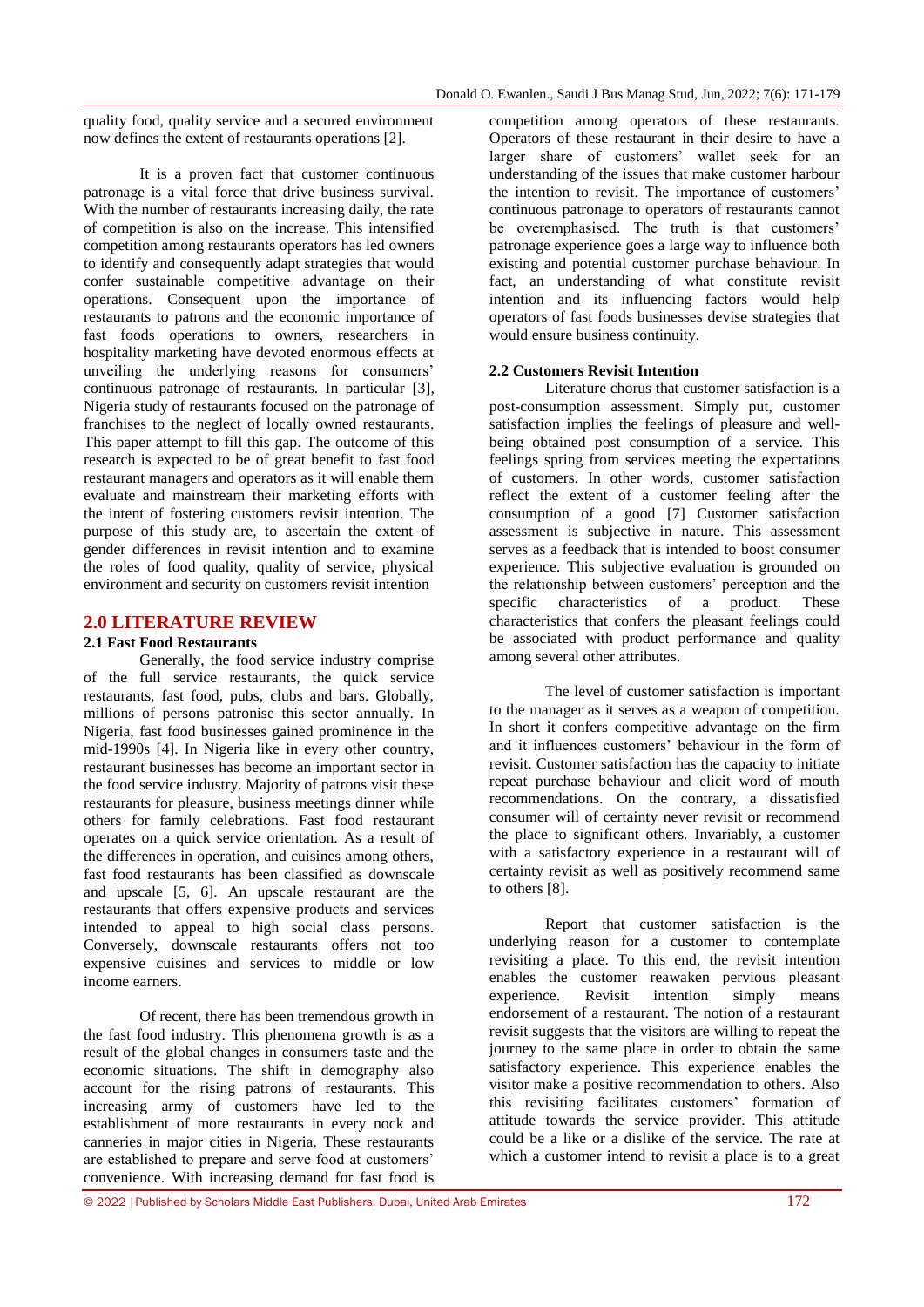extent dependent on accessibility, entertainment, hospitality and satisfactory service [8].

### **2.3 Influencers of Restaurants Revisit Intention**

Several researchers in the marketing of hospitality services advance numerous reasons for customers' intention to revisit restaurants [7, 9]. Among the several factors canvassed, this study examines the following as the underpinning factors for this practice.

## *Food quality*

Food is one of the basic necessities of life. Every living thing rely on food to survive. The absence of food for a prolonged time results in death. The aphorism, we live to eat and eat to live stand true in all culture. Equally true is that the primary purpose of fast food restaurants is the provision of quality food at the convenience of customers. Nutritionists canvass that eating quality food is key to healthy life and longevity [10] advocates that eating healthy meals is essential for long life. The clamour for quality food is heightened by the awareness of the implications of eating unhealthy meals. Regrettably, majority of today"s young and educated elites are drawn to the consumption of JUNK foods. Medical experts' remark that the continuous consumption of unhygienic meals is a precursor to the occurrence of today malignant diseases [11].

The need for the continuous preparation of quality food to restaurant operators cannot be overemphasised. Consequently, restaurant managers' emphasis on food quality is primarily aimed at satisfying consumers' desire for quality meals [12], asserts that safety, appeal and dietary acceptability are the attributes for evaluating the quality of food. In fact, the provision of quality food is a necessary and sufficient condition for a restaurant to fulfil in order to meet the needs and expectations of consumers. The quality of food on offer in a restaurant undoubtedly significantly underlie customers' intention to revisit. Put in another form, the quality of food serves as an indicator of the restaurants overall expertise. Food quality can be ascertained from taste, temperature, freshness, nutrition among many others. Taste is a sensual characteristic of food. The taste of a meal are often assessed after consumption. Though the taste of a meal can equally be inferred from the price, product labels and brand names. Undoubtedly, food taste is important in the creation of customer satisfaction. Another defining characteristic of food quality is the varieties of menu available. Equally defining is the form of food presentation. This in essence connotes food packaging and labelling. In short, the form and nature of food presentation simulates the level of customers' satisfaction. The freshness of a meal is also significant. Food freshness can be deduced from the aroma, juiciness and its posture [13] report that food quality has the capacity to create preference among competing brands. The implication is that the behaviour of a customer can be accurately predicted from their level of

satisfaction. Not surprised [14], study affirms that food quality has the capacity to influence customers revisit decisions. In the same vein [15], report that there is a positive relationship between food quality and customers behavioural intention. Ultimately, customers" evaluation of restaurants are principally anchored on food quality. This suggests that food quality has the capacity to influence the extent of customers' loyalty to a restaurant.

## *Customers Service*

Customer services are intangible. They have no physical dimensions which can be seen or touched by the consumer before, during or after purchasing and consumption. So, the quality of service a firm renders give an indication of differentiation to such a firm in the marketplace. Service quality refers to the attributes associated with the provision of a service. It portrays the excellent attribute that the service possesses. In fact, a customer"s evaluation of these attributes denotes the quality of service offered. Service quality as it relates to restaurants operations are in the form of friendliness, cleanliness, care, speed of service among several others. A critical evaluation of all these contributes to creating customers dining experience. As a matter of fact, an accumulation of these experience creates the impression that may be memorable or otherwise. It is noteworthy to remark that the impression created has implication on customers" perception of a restaurant service quality. Furthermore, the speed of service is an indication of quality [16], observed that customers are now more desirous of prompt and reliable service. The author further remarked that time wasting while awaiting service is an indication of poor service. Truth be told, when customers receive quick and accurate service, it confers on the customer prestige which suggests that such a customer is highly esteemed.

The extent a customer is satisfied could be interpreted from the quality of service received. This implies that customer satisfaction is largely dependent upon the communication between the service personnel and customers. Invariably, customer satisfaction is determined greatly by the level of customers' friendliness and care. Specifically, [17] considers service quality as a basic factor that enables a customer decide on the intent of revisit. This suggests that the quality of service a customer receives influence the decision to revisit.

#### *Environment*

The atmosphere of a restaurant consists of the seating arrangement, interior decoration, music and the cleanliness of the surrounding. Similarly, [18] identified decoration, layout, lighting, and employee appearance as the items that depicts the environment of a restaurant. The atmospheric in most cases serves as the main indicator of the image of the restaurant. [19] opines that the perception a customer has of a restaurant environment creates a memorable dinning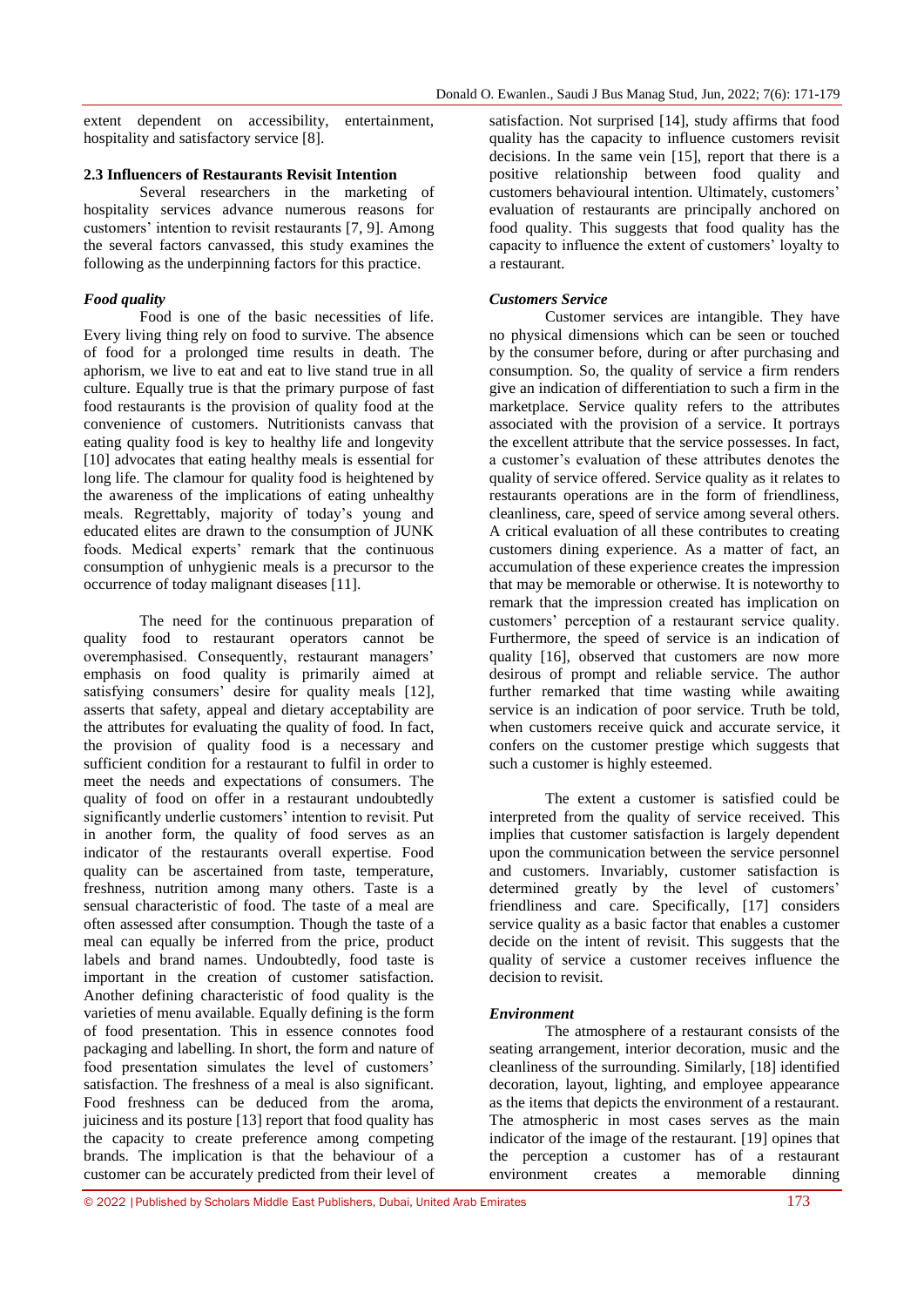impression.[20] reports that a customer's positive perception of atmospherics results in positive emotions, which lead to positive beliefs about the organization and its services. This implies that the physical environment of a restaurant has remarkable impact on customers" perceptions about service quality. The physical environment of a restaurant is important as it helps to differentiate a premium restaurant from a regular restaurant. It also serves as an element of physical evidence.

Furthermore, the state of a restaurant physical environment is so important to every customer as it serve as an incentive for dining. This incentive is noted for its ability to create a pleasant dining experience. Undoubtedly, the quality of the physical environment of an outlet be it banks, hotels or restaurants affects the perception and behaviour of customers. The truth is that the quality of the physical environment acts as a modulator of the extent of customers' satisfaction. Besides, the quality of the physical environment has the capacity to attract customers, engender customers' satisfaction and create memorable experience while it accelerates the market turnover of the restaurant. Some scholars assert that the ability of a firm to make physical environment tangible is an indication of its service quality [21, 22]. Specifically [23], report that the quality of a restaurant environment is an antecedent to customer satisfaction. It is therefore expedient that restaurant managers pay attention to the creation and maintenance of an attractive physical environment as it often serves as a marketing tool.

## *Security*

The concept security may be problematic to define. Closely related in meaning is safety. The construct safety is concern with the protection of lives and properties. This connotes the absence of loss of lives and theft or destruction of properties. Current events in Nigeria has made it imperative for all businesses to be security conscious. [24] advise that consequent upon the absence of global peace, business operations have now become the prime targets of militants and bandits in Nigeria. This suggests that restaurants operators should be alive to protecting the lives of their patrons as well as the properties of their organisations. As a matter of fact, this function should be accorded a high premium in the day to day activities of restaurants managers. More over` [25] prescribe that adequate security planning should be a daily routine to managers in order to protect their employees and customers of their restaurants.

Furthermore, the level of security provided in restaurants varies with the nature of the restaurants, the state of insecurity or crime rate and location of the restaurant. It is however the responsibility of restaurants operators to provide adequate security in their premises. Any observed negligence could make their premises vulnerable to attack. Interestingly, technological

advancement has made management of security related matters quite easy. The acquisition and installation of surveillance cameras, bomb detectors, arms detectors among others could be helpful in this regard. Furthermore operators of restaurants should in addition to personal security guards nurture a collaborative relationship with all the relevant government security agencies [26]. This relationship should be aimed at providing security intelligence reports as well as provide necessary backup in case of emergencies. It is pertinent to advise that security measures should be improved upon as crime and criminality increases.

# **3.0 METHODS**

The quantitative research method was adopted in this study. This entails the use of questionnaire as the survey instrument. The population of the study is the entire patrons of fast food restaurants in Yenagoa metropolis, Nigeria. Due to paucity of data, the actual patrons of fast food restaurants in Yenagoa cannot be established [27]. Recommends that a sample size of not less than 30 but not more than 500 is adequate for an infinite population size. A sample size of 500 was purposively chosen for this study.

This study adopted and modified the [8] research instrument. The research instrument is a structured questionnaire consisting of two sections A and B. Section A contains respondents demographic data while section B contain statements that examine the reasons that a customer would consider when contemplating revisiting the same restaurant. The reliability of the research instrument was ascertained using the split half method. The resulting coefficient was found to be 0.712. This implies that the questionnaire internal consistency was high and as such the instrument is expected to be consistent in reporting its findings. Data were collected through the administration of 500 copies structured questionnaire on the patrons of ten famous indigenously owned and managed fast food restaurants in Yenagoa metropolis Bayelsa state from June to September 2021. The restaurants were visited during launch hours of 12noon to 3 pm on each visiting day. The restaurants were visited all days of the week except Sundays. The respondents" were sourced through convenience sampling. The questionnaire were self- administered to respondents while waiting to be served. Completed copies of questionnaire were collected at the point of departure. From the 500 copies of questionnaire administered 400 copies were completely filled and 380 were found useful. This indicates a 76% useful rate.

On the measurement of variables, food quality were measured relying on [15]. It contained five items measuring taste, presentation, variety of menus. Also [28] served as the basis for the measurement of customers" service quality. This contain four items made up of welcoming and ushering of customers, available menus and service delivery processes. In the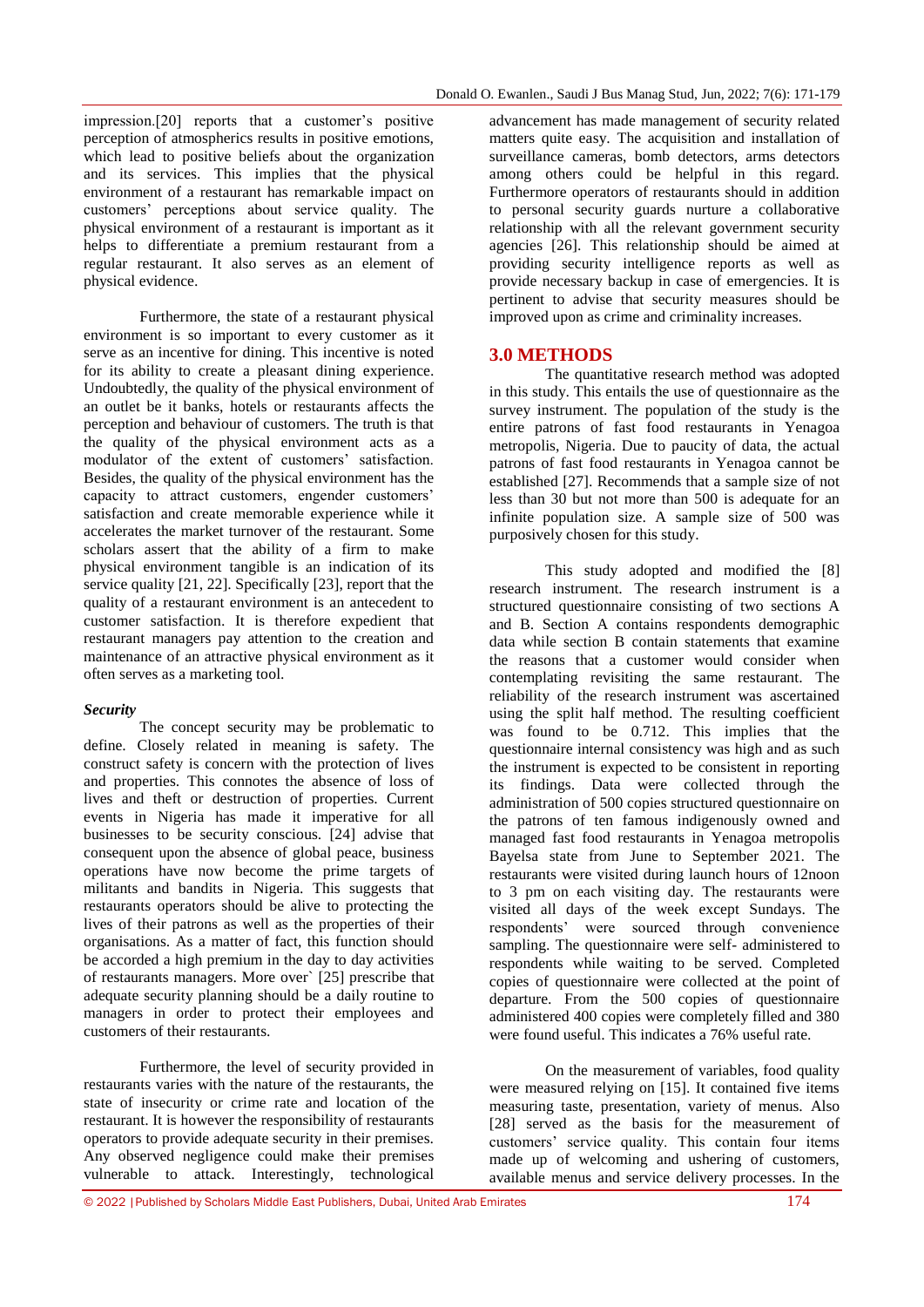same vein, the assessment of physical environment was adopted from [29]. The issues of concern here are the interior and exterior of the building, parking space, dining space, music/television, illumination and ventilation [30] provided the basis for the evaluation of security arrangement. Finally, customers' intention to revisit the restaurant was measured with items adapted from [31]. A typical statement was "Given another opportunity I would like to visit this restaurant again in the nearest future". All the statements were stated in a five Likert –type of scale. Respondents were expected

to use 1 for Strongly Disagree, 2 Disagree, 3 Undecided, 4 Agree and 5 Strongly Agree. With the aid of SPSS version 23.0, the collated data were analysed with simple percentage and the research objectives were verified with one way Analysis of Variance, multiple regression and Pearson correlation analysis done at 5% level of significance.

## **4.0 RESULTS/DISCUSSIONS**

## **4.1 Respondents Bio data**

| <b>Dimensions</b>                        | Frequency $(N)$ | Percentage (%)  |
|------------------------------------------|-----------------|-----------------|
| <b>Gender</b>                            |                 |                 |
| Male                                     | 240             | 63              |
| Female                                   | 140             | 37              |
| <b>Age Bracket</b>                       |                 |                 |
| Below 20years                            | 25              | $\overline{7}$  |
| $21 - 25$ years                          | 75              | 20              |
| 26--- 30years                            | 59              | 15              |
| 31-35 years                              | 75              | 20              |
| 36-40years                               | 80              | 21              |
| Above 41 years                           | 66              | 17              |
| <b>Annual Income Bracket</b>             |                 |                 |
| Below #500000                            | 19              | 5               |
| #501000 - #1000000                       | 38              | 10              |
| #1000001-#1500000                        | 105             | 28              |
| #1500001-#2000000                        | 118             | $\overline{31}$ |
| #2000001-#2500000                        | 53              | 14              |
| Above #2500000                           | $\overline{38}$ | 10              |
| <b>Highest Educational Qualification</b> |                 |                 |
| Secondary School cert.                   | 120             | 32              |
| First Degree or Equivalent               | 180             | 47              |
| Post graduate degree                     | 45              | 12              |
| <b>Professional Certificate</b>          | 35              | 9               |
| Occupation                               |                 |                 |
| Self Employed                            | 110             | 29              |
| Private sector Employee                  | 60              | 16              |
| Public sector Employee                   | 70              | 18              |
| Unemployed                               | 50              | 13              |
| Retiree                                  | 35              | 10              |
| Student                                  | 55              | 15              |

#### **Table 1: Demographic Profile of Respondents**

Table 1 reports the demographic characteristics of the respondents. The table shows 63% of the respondents are male while 37% of the respondents were female. Majority (21%) of the customers of fast food restaurants were within the age bracket of 36- 40 years while the least frequent  $(7%)$  patrons were below 20years old. On the basis of the annual income of the respondents, the study shows that 31% of the respondents earn between 1.5 million to 2.00 million naira while persons that earn below 500,000 naira was the least (5%). This finding is as expected. Experience has shown that higher income earners exhibit a high tendency to seek for quality meals prepared by experts when compared with low income earners. This implies

that income is a major determinant of the consumption of quality foods.

The highest educational qualification of the respondents reveals that 47% are holders of first degree or its equivalent while 9% holds professional qualifications. This result is not contrary to expectation as patronage of restaurants are considered an elitist pursuit. Finally, the occupation of the respondents revealed that the self- employed (29%) were the most dominant while the retirees (10%) were the least among the patrons of fast food restaurants. This finding upholds a prior expectation. The truth is that the occupation of a respondent determines to a great extent their patronage behaviour. It is therefore not surprising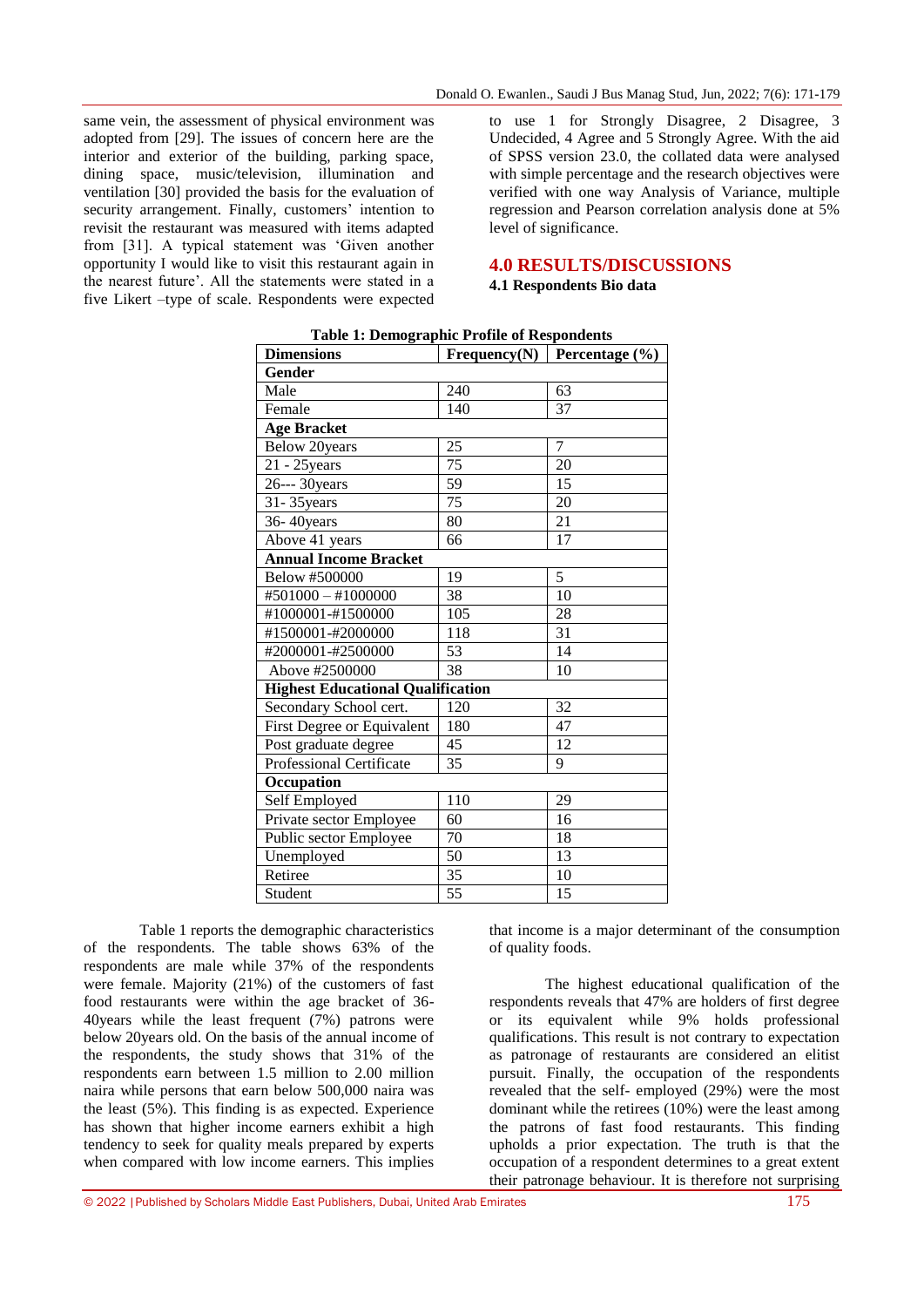that the self -employed respondents are the most frequent among patrons of restaurants.

**4.2 Verification of Objectives Objective One:** To ascertain the extent of gender differences in revisit intention

| Table 2: Gender unterences in Customers Revisit Intention |                       |      |                    |        |      |  |  |  |
|-----------------------------------------------------------|-----------------------|------|--------------------|--------|------|--|--|--|
|                                                           | <b>Sum of Squares</b> | D.f  | <b>Mean Square</b> |        | Sig. |  |  |  |
| Between Groups                                            | 7.453                 |      | 2.484              | 13.014 | 001  |  |  |  |
| Within Groups                                             | 2046.394              | 2386 | 0.857              |        |      |  |  |  |
| Total                                                     | 2053.847              | 2389 |                    |        |      |  |  |  |

 $T_1$  **Table 2:**  $T_2$  ,  $T_3$  ,  $T_4$  ,  $T_5$  ,  $T_6$  ,  $T_7$  ,  $T_8$  ,  $T_9$  ,  $T_9$  ,  $T_1$  ,  $T_2$  ,  $T_3$  ,  $T_4$  ,  $T_5$  ,  $T_6$  ,  $T_7$  ,  $T_8$  ,  $T_9$  ,  $T_9$  ,  $T_8$  ,  $T_9$  ,  $T_9$  ,  $T_9$  ,  $T_9$  ,  $T_9$  ,  $T_9$ 

A one way Analysis of Variance (ANOVA) test was done with the intent of ascertaining gender differences in customers' intention to revisit a restaurant. Table 2 shows the one way ANOVA test. According to [32], the essence of ANOVA test is to present the statistic test for the overall model fit in terms of the F-ratio. From Table 2, the F-Stat is 13.014 while the associated p-value is 0.001. Since the p-value is well below the chosen alpha level of 0.05. The result affirms that customers' intention to revisit a restaurant differs significantly with gender. This result is not unexpected. As experience has shown that females are generally noted for being cautious in decision making.

In fact, female in addition to their culinary expertise would only revisit a restaurant once it satisfies their requirements of tasty meals, pleasant aroma, and hygiene of the service personnel as well as the immediate surroundings.

**Objective Two:** To examine the roles of food quality, quality of customers' service, physical environment and security on customers revisit intention.

To achieve this objective, Pearson correlation and multiple regression tests were done. The results are as shown in Table 3 and Table 4.

|                                    |  |  |  |  |  |  |  | Table 3: Correlation Matrix: Food Quality, Customers Service Quality, Physical Environment, Security and |  |  |
|------------------------------------|--|--|--|--|--|--|--|----------------------------------------------------------------------------------------------------------|--|--|
| <b>Customers revisit Intention</b> |  |  |  |  |  |  |  |                                                                                                          |  |  |

|                         |                             |                            |                           | $\mathbf{2}$ | 3    | 4       |  |
|-------------------------|-----------------------------|----------------------------|---------------------------|--------------|------|---------|--|
|                         | <b>Revisit Intention</b>    | Pearson Correlation        |                           |              |      |         |  |
|                         |                             | Sig. (2-tailed)            |                           |              |      |         |  |
| $\mathfrak{D}$          | Food Quality                | <b>Pearson Correlation</b> | $.752$ **                 |              |      |         |  |
|                         |                             | Sig. (2-tailed)            | .000                      |              |      |         |  |
| $\mathcal{R}$           | Customers                   | <b>Pearson Correlation</b> | **<br>$.621$ <sup>2</sup> | $.269*$      |      |         |  |
|                         | Service                     | Sig. (2-tailed)            | .000                      | .077         |      |         |  |
| $\overline{4}$          | <b>Physical Environment</b> | Pearson Correlation        | $.543^{**}$               | $.503^{**}$  | .019 |         |  |
|                         |                             | Sig. (2-tailed)            | .000                      | .000         | .812 |         |  |
| $\overline{\mathbf{5}}$ | Security                    | Pearson Correlation        | $.497*$                   | .041         | .041 | $.083*$ |  |
|                         |                             | Sig. (2tailed)             | .047                      | .614         | .204 | .038    |  |

Table 3 shows the Pearson correlation coefficient of the factors that influence customers' intention to revisit a restaurant. .The result shows that food quality, customers service, physical environment and security exert a positive and significant influence on customers intention to revisit a restaurant,

This report affirms [15] study that found a positive relationship between food quality and customers behavioural intention. Similarly, the significant relationship between customers service and revisit intention corroborates [17] finding of customer service quality being a critical factor in a customer decision on the intent to revisit a food service place.

This study also report that physical environment of a restaurant exhibit a significant influence on customers' intention to revisit. This holds a prior expectation and the finding of [23]. In fact, [23] reported that the quality of a restaurant environment is an antecedent to customer satisfaction. In the same vein, adequate provision of security measures also reported a weak positive significant influence of customers revisit intention. A contrary finding would have being questionable. The possible explanation for this is not unconnected with the high level of insecurity in the Niger delta region of Nigeria in particular as well as the entire nation in general.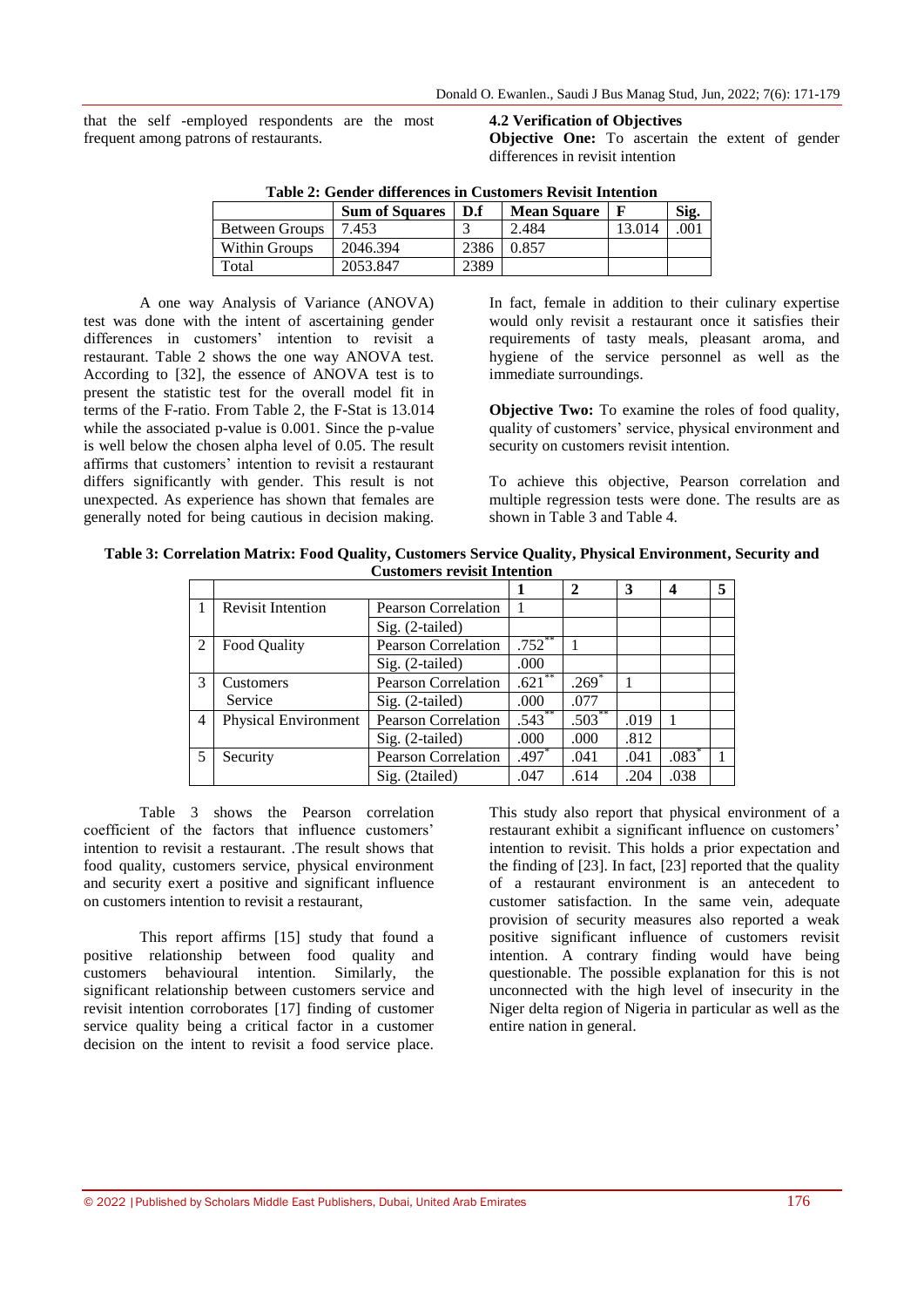## **Regression Result**

|  | <b>Table 4: Results of Multiple Regression Analysis</b> |  |
|--|---------------------------------------------------------|--|
|  |                                                         |  |

|                             | <b>Unstandardized Coefficients</b> |                   | <b>Standardized Coefficients</b> | Т      | Sig. |  |  |  |  |  |
|-----------------------------|------------------------------------|-------------------|----------------------------------|--------|------|--|--|--|--|--|
|                             | B                                  | <b>Std. Error</b> | <b>Beta</b>                      |        |      |  |  |  |  |  |
| (Constant)                  | 2.127                              | .144              |                                  | 10.625 | .000 |  |  |  |  |  |
| Food Quality                | .054                               | .025              | 101                              | 2.118  | .035 |  |  |  |  |  |
| <b>Customer Service</b>     | .241                               | .025              | .343                             | 9.721  | .000 |  |  |  |  |  |
| <b>Physical Environment</b> | .005                               | .029              | .008                             | .180   | .017 |  |  |  |  |  |
| Security                    | .812                               | .532              | .321                             | 2.007  | .004 |  |  |  |  |  |
| R Square                    | .892                               |                   |                                  |        |      |  |  |  |  |  |
| Adjusted R $^{2}$           | . 781                              |                   |                                  |        |      |  |  |  |  |  |
| Sig.F                       | .001                               |                   |                                  |        |      |  |  |  |  |  |
| F-Value                     | 13.014                             |                   |                                  |        |      |  |  |  |  |  |

Relying on the Cohen;s rule for effect of sizes the result in Table 4 reveals that the coefficient of determination  $(R^2)$  0.892 and the adjusted  $R^2$  0.781. This implies that the dimensions of independent variable can explain about 78% variations in customers revisit intention of restaurants. This suggests that a unit change in the independent variable is expected to account for about 0.78 unit change in the dependent variable. Furthermore, the result indicate the presence of about 22% extraneous factors that could influence customers" intentions to revisit fast food restaurants. The implication of this finding is that the effect of size has a large impact on the outcome of the regression test. In addition, the result shows that the regression model was adequate in explaining the relationship between the dependent and independent variables. This is as evident in Table 4 with an F- value of 13.014 and p-value of 0.001. On account of about 22% extraneous variables responsible for customers revisit intention, the finding corroborates study [26] acknowledged in addition to product price, location of facilities among others are not sufficient to induce customers revisit, rather lifestyles and cultural differences among others are factors that could influence guests patronage of food service businesses.

## **5.0 CONCLUSION AND RECOMMENDATIONS 5.1 CONCLUSION**

A cursory look at the business landscape of any urban city will reveal that fast food restaurants dots major streets. The proliferation of fast food restaurants has led owners and managers confronted with the challenge of how to sustain customers' continuous patronage. Literature acknowledge that customers revisit intention is contingent upon customers' satisfaction arising from a pleasant post consumption experience. This study investigates the factors that influence customers revisit intention of restaurants in Nigeria. The study sought to ascertain the extent of gender difference in the intent to revisit restaurants and examine the role of food quality, customers' service, physical environment and security in customers' decision to revisit restaurant

The study found that male is the dominant gender among patrons of fast food restaurant while the income and occupation of the respondents significantly influence the patronage of restaurants Furthermore, the findings revealed there is a significant gender difference in customers" decisions to revisit a restaurant. This difference could arise from female tendency to revisit a restaurant once tasty meals and warm welcome is a common signature. Also, the study found that food quality, customers' service, the physical surrounding and security strongly influence customers' intention to revisit the same restaurant. All factors except security positively and strongly influence customers' intention to revisit a restaurant. The implication is that the absence of security is not a major deterrent to the revisit of a restaurant. This paper contends that the reserve should be case. From the foregoing, this paper posits that customer intention to revisit a restaurant is contingent upon food quality, customers service quality, physical environment quality and provision of adequate security.

## **5.2 RECOMMENDATIONS**

Sequel to the findings of this study, the following recommendations are advanced;

- 1. Customers need to be security conscious. Security consciousness of the places or location to visit could be created from intelligence gathering about the location and the history of place where the restaurants are situated. It is a matter of fact that, the lack of security consciousness among a people make them highly susceptible to attack.
- 2. Owners and operators of restaurants should be security conscious at all-time and accord it high priority in her daily programmes. This can be done through the provision of modern security gadgets<br>and sustaining a healthy neighbourhood and sustaining a healthy neighbourhood relationship in their place of domicile.
- 3. Restaurants managers should accord the preparation of quality food a high priority. This demand that restaurants operators should be highly conscious of the health concerns of their customers. This restaurants operators can cultivate by preparing and preserving food made from natural sources and devoid of artificial flavourings.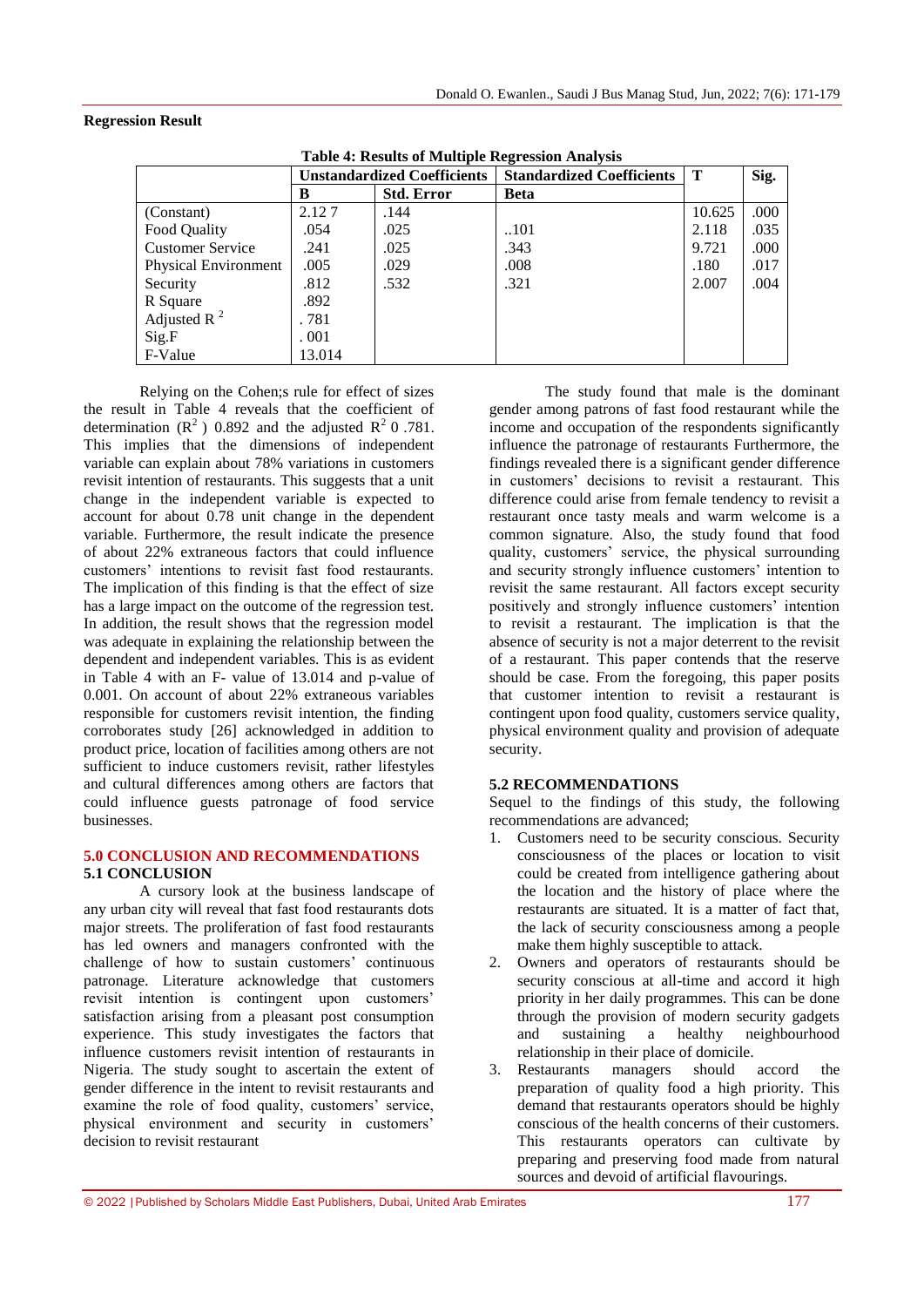- 4. Restaurants managers should continuously and consciously provide training and retraining to employees. This training should be focused on the techniques of effectively managing customers' relations.
- 5. Arising from the pivotal role of restaurants in the food delivery system, government should include restaurants operations in the legislation that establish National Agency for Foods, Drugs Administration and Control (NAFDAC). This inclusion would empower the agency exercise an oversight function over the operations of fast foods restaurants.

## **REFERENCES**

- 1. Mahajan, S. A., & Gothankar, J. S. (2020). Fast food consumption pattern amongst undergraduates of various disciplines of private colleges in Pune. *International Journal of Community Medicine and Public Health*.
- 2. Kotler, P., Bowen, J. T., & Makens, J. C. (2010). Marketing for hospitality and tourism.  $5<sup>th</sup>$  ed. Pearsion Education inc Upper Saddle River, New Jersey.
- 3. Okpighe, S. G. O., & Ogundare, J. T. (2020). Determinant of customers" patronage among fast food restaurants in Nigeria: A study of Frenchy"s and fries, Ozoro, Delta state *International Journal of Business & Law Research,* 8(1), 180-189.
- 4. Inoni, O. R., Olannye, A. P., & Gladson-Nwokah, N. (2016). Socio-Demographic Factors as Predictors of Customer Loyalty to Fast Food Restaurants in Delta State, Nigeria. *International Journal of Business and Technopreneurship*, 6(3), 122-137.
- 5. Harun, A., Prybutok, G., & Prybutok, V. R. (2018). Insights into the antecedents of fast-food purchase intention and the relative positioning of quality. *Quality Management Journal*, *25*(2), 83- 100.
- 6. Qin, H., & Prybutok, V. R. (2009). Service quality, customer satisfaction, and behavioral intentions in fast‐food restaurants. *International journal of quality and service sciences*, 1(1), 78-95.
- 7. Khan, S., Hussain, S. M., & Yaqoob, F. (2013). Determinants of customer satisfaction in fast food industry a study of fast food restaurants Peshawar Pakistan. *Studia Commercialia Bratislavensia*, *6*(21), 56-65.
- 8. Rajput, A., & Gahfoor, R. Z. (2020). Satisfaction and revisit intentions at fast food restaurants. *Future Business Journal*, *6*(1), 1-12.
- 9. Nguyen, C., Nguyen, D., & Do, T. (2019). The determinants of customer satisfaction in fast food industry: The case study of KFC Viet Nam *Humanities and Social Science Research,* 2(2), 1-8.
- 10. Ashakiran, S., & Deepthi, R. (2012). Fast foods and their impact on health, *Journal of Krishna Institute of Medical Sciences University*, *1*(2), 12-21.
- 11. French, S. A., Harnack, L., & Jeffery, R. W. (2000). Fast food restaurant use among women in the Pound of Prevention study: dietary, behavioral and demographic correlates. *International Journal of Obesity*, 24(10), 1355-1359.
- 12. Sulek, J. M., & Hensley, R. L. (2004). The relative importance of food, atmosphere, and fairness of wait. *Cornell Hotel and Restaurant Administration Quarterly*, 45(3), 253-247.
- 13. Liu, Y., & Jang, S. (2009). Perception of Chinese restaurant in the U.S.: What affects customer satisfaction and behavioural intentions? *International Journal of Hospitality Management*, 28, 291-313.
- 14. Jin, N., Lee S., & Huffman, L. (2012). Impact of restaurant experience on brand image and customer loyalty: moderating role of dining motivation. *Journal of Travel Tourism Marketing,* 29(6), 532– 551.
- 15. Namkung, Y., & Jang, S. (2007). Does food quality really matter in restaurant: Its impact of customer satisfaction and behavioral intentions? *Journal of Hospitality and Tourism Research*, 31(3), 387-410.
- 16. Oshiegbu, M. I. (2002). Warehousing strategies of consumer goods manufacturing firms in Port Harcourt, MBA Dissertation, University of Nigeria, Enugu Campus.
- 17. Sadeghi, M., Zandieh, D., Mohammadi, M., Yaghoubibijarboneh, B., & Nasrolahi Vosta, S. (2017). Investigating the impact of service climate on intention to revisit a hotel: the mediating role of perceived service quality and relationship quality. *International Journal of Management Science and Engineering Management*, *12*(1), 12- 20.
- 18. Phan, T. A., & Nguyen, T. H. T. (2016). An analysis of factors impact on customer satisfaction in Vietnam Restaurants: Case of fast food restaurants. *International Journal of Business and Management Review*, *4*(6), 1-17.
- 19. Oyewole, P. (1999). Multi-attribute dimensions of service quality in the fast food restaurant industry. *Journal of Restaurant & Foodservice Marketing*, *3*(3-4), 65-91.
- 20. Wang, L. W., Tran, T. T., & Nguyen, N. T. (2014). Analyzing factors to improve service quality of local specialties restaurants: A comparison with fast food restaurants in southern Vietnam. *Asian Economic and Financial Review*, *4*(11), 1592-1606.
- 21. Sohn, C., & Tadisina, S. K. (2008). Development of e-service Quality Measure for Internet-based Financial Institutions. *Total Quality Management and Business Excellence, 19*(9), 113-132.
- 22. Agrawal, V., Tripathi, V., & Seth, N. (2014). Scale Development for Measuring E-Service Quality in Banking. *International Journal of Social, Behavioral, Educational, Economic, Business and Industrial Engineering, 8*(12), 31-42.
- 23. Wu, H. C., & Ko, Y. J. (2013). Assessment of service quality in the hotel industry. *Journal of*

<sup>© 2022</sup> |Published by Scholars Middle East Publishers, Dubai, United Arab Emirates 178